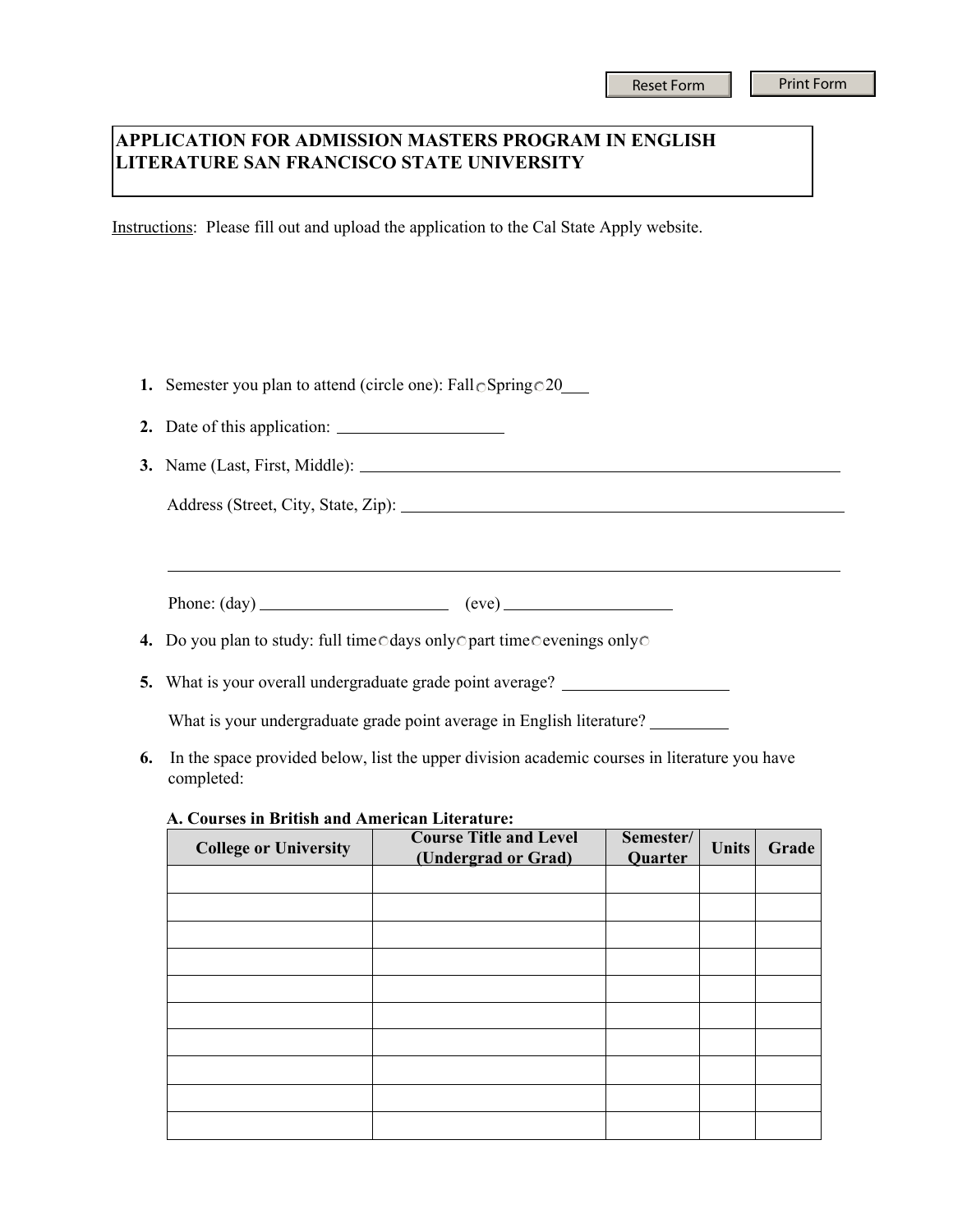## **B. Courses in other literatures:**

| <b>College or University</b> | <b>Course Title and Level</b><br>(Undergrad or Grad) | Semester/<br>Quarter | <b>Units</b> | Grade |
|------------------------------|------------------------------------------------------|----------------------|--------------|-------|
|                              |                                                      |                      |              |       |
|                              |                                                      |                      |              |       |
|                              |                                                      |                      |              |       |
|                              |                                                      |                      |              |       |
|                              |                                                      |                      |              |       |
|                              |                                                      |                      |              |       |
|                              |                                                      |                      |              |       |
|                              |                                                      |                      |              |       |
|                              |                                                      |                      |              |       |
|                              |                                                      |                      |              |       |

## **C. Other courses you consider significant to your intellectual growth:**

| <b>College or University</b> | <b>Course Title and Level</b><br>(Undergrad or Grad) | Semester/<br>Quarter | <b>Units</b> | Grade |
|------------------------------|------------------------------------------------------|----------------------|--------------|-------|
|                              |                                                      |                      |              |       |
|                              |                                                      |                      |              |       |
|                              |                                                      |                      |              |       |
|                              |                                                      |                      |              |       |
|                              |                                                      |                      |              |       |
|                              |                                                      |                      |              |       |
|                              |                                                      |                      |              |       |
|                              |                                                      |                      |              |       |
|                              |                                                      |                      |              |       |
|                              |                                                      |                      |              |       |

**7.** List the colleges and universities you have attended for both undergraduate and graduate work. State years attended, academic major, and degrees and their dates of conferment (or expected conferment). The college or university most recently attended should be listed first.

| <b>College or University</b> | <b>Major Field</b> | Years<br><b>Attended</b> | <b>Degree</b> | Date of<br><b>Graduation</b> |
|------------------------------|--------------------|--------------------------|---------------|------------------------------|
|                              |                    |                          |               |                              |
|                              |                    |                          |               |                              |
|                              |                    |                          |               |                              |
|                              |                    |                          |               |                              |
|                              |                    |                          |               |                              |
|                              |                    |                          |               |                              |
|                              |                    |                          |               |                              |
|                              |                    |                          |               |                              |
|                              |                    |                          |               |                              |